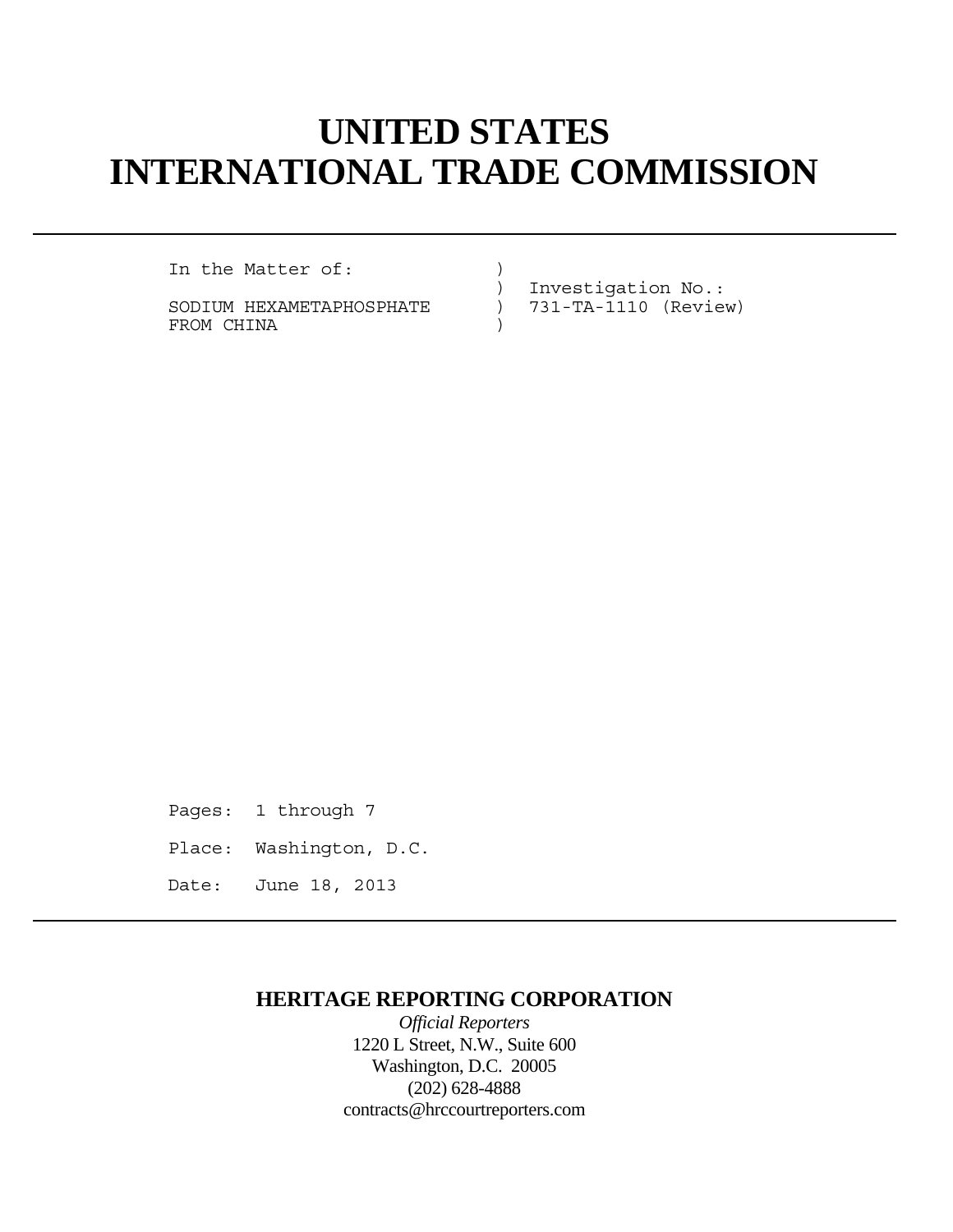### THE UNITED STATES INTERNATIONAL TRADE COMMISSION

| In the Matter of:        |                          |
|--------------------------|--------------------------|
|                          | Investigation No.:       |
| SODIUM HEXAMETAPHOSPHATE | $) 731-TA-1110 (Review)$ |
| FROM CHINA               |                          |

 Tuesday, June 18, 2013

 Main Hearing Room U.S. International Trade Commission 500 E Street, S.W. Washington, D.C.

 The meeting commenced, pursuant to Notice, at 12:12 p.m., before the Commissioners of the United States International Trade Commission, the Honorable DANIEL R. PEARSON presiding.

APPEARANCES:

On Behalf of the International Trade Commission:

Commissioners:

 IRVING A. WILLIAMSON, CHAIRMAN (via telephone) DANIEL R. PEARSON, COMMISSIONER (presiding) SHARA L. ARANOFF, COMMISSIONER DEAN A. PINKERT, COMMISSIONER (via telephone) DAVID S. JOHANSON, COMMISSIONER MEREDITH M. BROADBENT, COMMISSIONER (via telephone)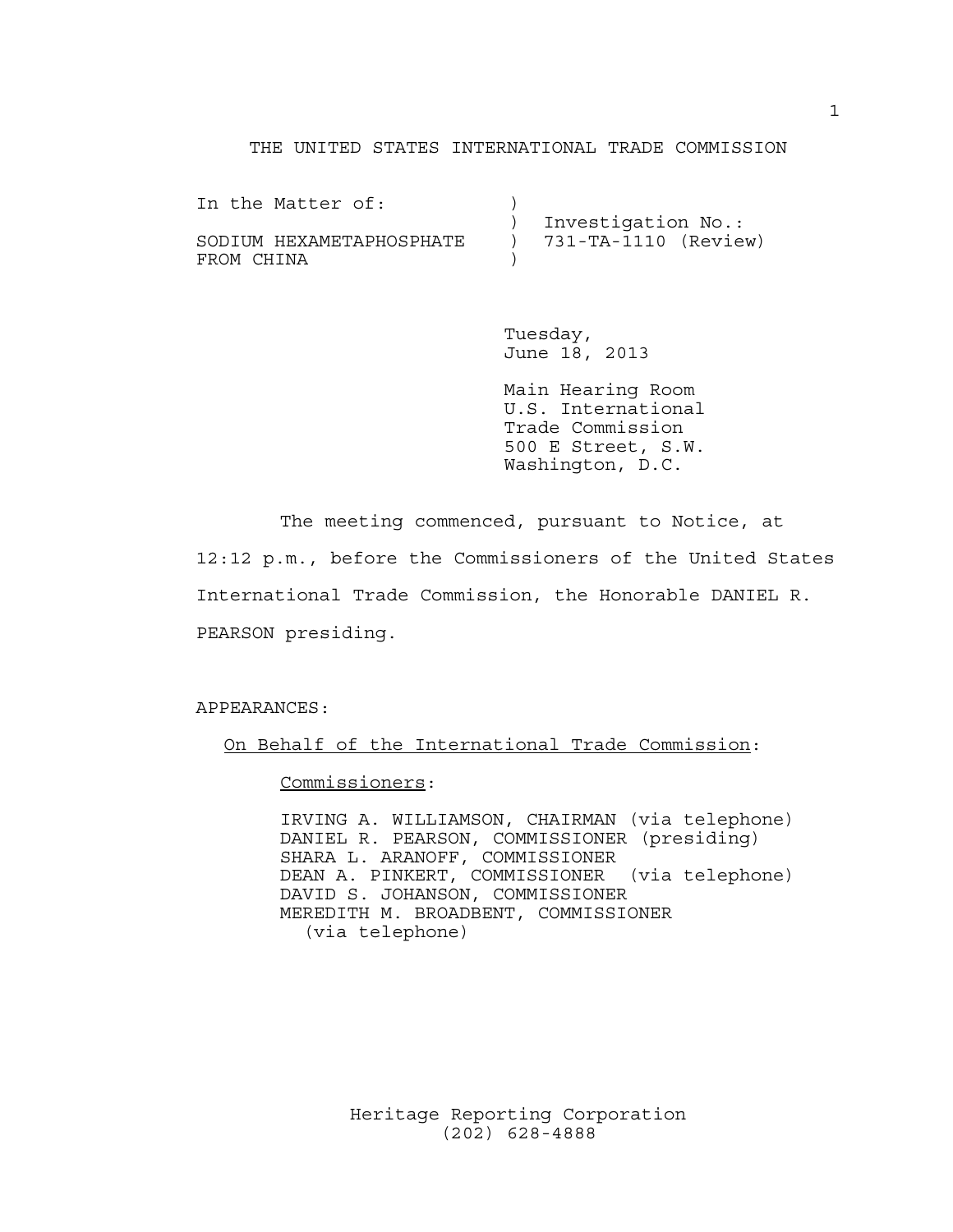APPEARANCES: (Cont'd.)

Staff:

 BILL BISHOP, SUPERVISORY HEARINGS AND INFORMATION OFFICER SHARON BELLAMY, HEARINGS AND MEETINGS ASSISTANT MARY MESSER, INVESTIGATOR CHRISTOPHER ROBINSON, INDUSTRY TRADE ANALYST JOHN HENDERSON, ATTORNEY JAMES McCLURE, SUPERVISORY INVESTIGATOR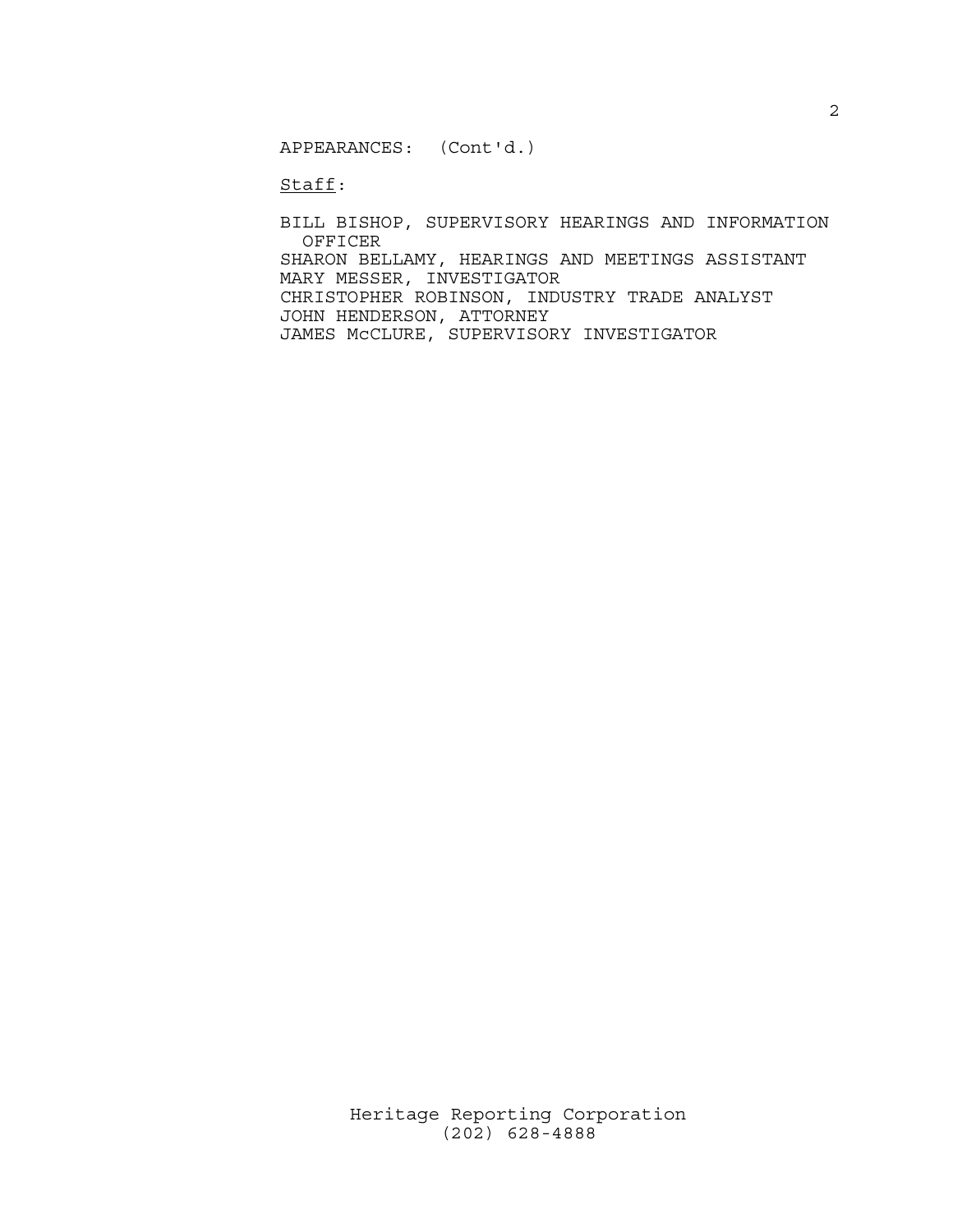## I N D E X

## en de la provincia de la provincia de la provincia de la provincia de la provincia de la provincia de la provi<br>Para la provincia de la provincia de la provincia de la provincia de la provincia de la provincia de la provin

| Agenda for Future Meetings:                                                    | None |   |
|--------------------------------------------------------------------------------|------|---|
| Minutes:<br>None                                                               |      |   |
| Ratification List: None                                                        |      |   |
| Vote In Inv. No. 731-TA-1110 (Review) (Sodium<br>Hexametaphosphate From China) |      | 4 |
| Outstanding Action Jackets: None                                               |      |   |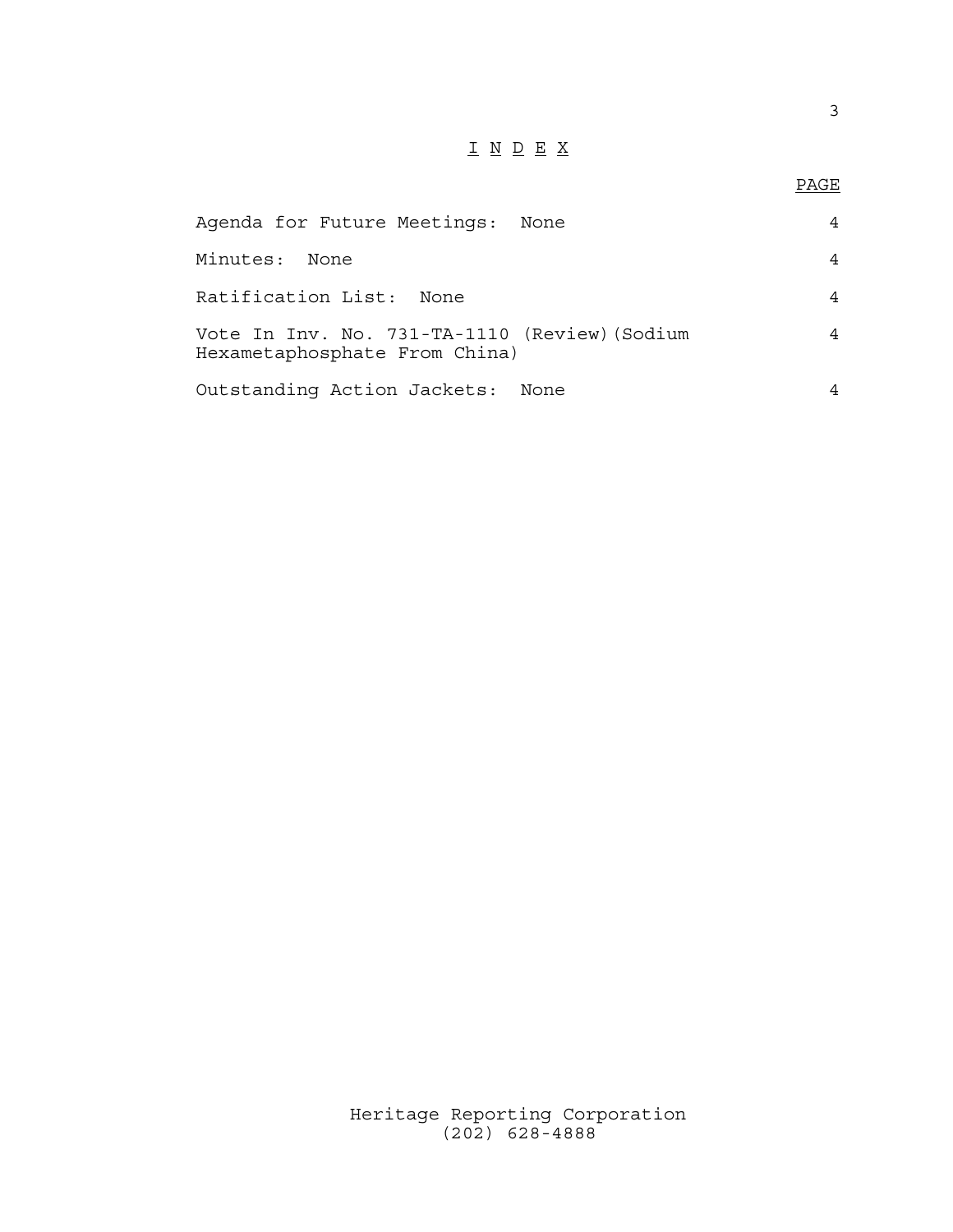| 1  | $\underline{P} \underline{R} \underline{O} \underline{C} \underline{E} \underline{E} \underline{D} \underline{I} \underline{N} \underline{G} \underline{S}$ |
|----|-------------------------------------------------------------------------------------------------------------------------------------------------------------|
| 2  | (12:12 p.m.)                                                                                                                                                |
| 3  | COMMISSIONER PEARSON: Good afternoon.<br>This                                                                                                               |
| 4  | meeting of the U.S. International Trade Commission                                                                                                          |
| 5  | will now come to order.                                                                                                                                     |
| 6  | Welcome to Chairman Williamson and                                                                                                                          |
| 7  | Commissioners Pinkert and Broadbent, who are                                                                                                                |
| 8  | participating by telephone.                                                                                                                                 |
| 9  | CHAIRMAN WILLIAMSON: Good morning.                                                                                                                          |
| 10 | COMMISSIONER PINKERT: Good morning.                                                                                                                         |
| 11 | COMMISSIONER BROADBENT: Good morning.                                                                                                                       |
| 12 | COMMISSIONER PEARSON: Yes. Well, for some                                                                                                                   |
| 13 | people it might be morning. Okay.                                                                                                                           |
| 14 | I understand that there are no agendas for                                                                                                                  |
| 15 | future meetings, minutes, ratification lists or                                                                                                             |
| 16 | outstanding action jackets to consider.                                                                                                                     |
| 17 | Next we turn to the vote in Investigation                                                                                                                   |
| 18 | No. 731-TA-1110 (Review) (Sodium Hexametaphosphate From                                                                                                     |
| 19 | China).                                                                                                                                                     |
| 20 | Welcome to Mr. McClure and the staff who                                                                                                                    |
| 21 | participated in this investigation.                                                                                                                         |
| 22 | Are there any questions for the staff?                                                                                                                      |
| 23 | (No response.)                                                                                                                                              |
| 24 | COMMISSIONER PEARSON: Are there any                                                                                                                         |
| 25 | additions or corrections to the staff report?                                                                                                               |
|    |                                                                                                                                                             |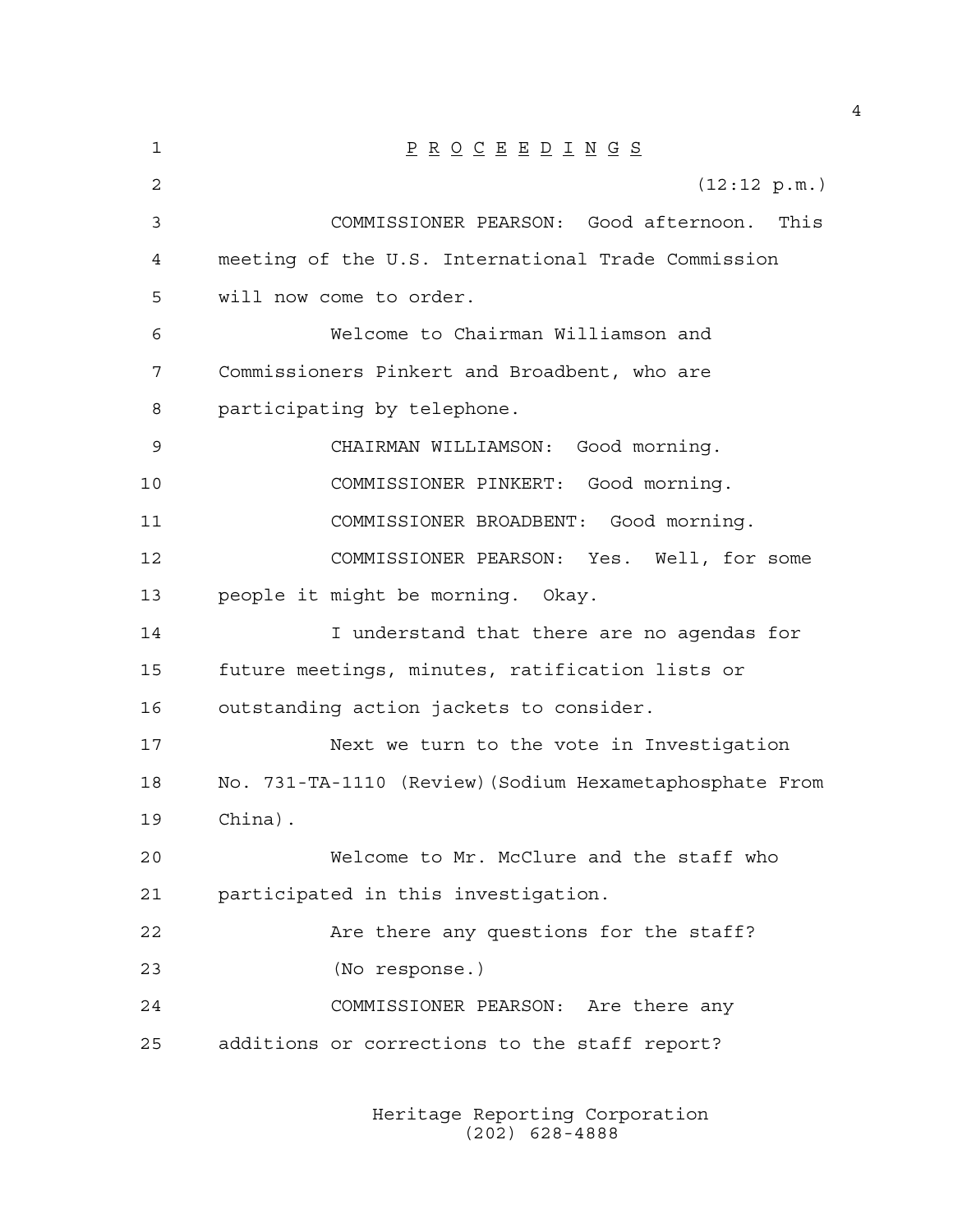1 MR. McCLURE: Jim McClure, Office of 2 Investigations. Commissioner Pearson, the report 3 should be approved subject to the supplemental 4 information contained in Office of Investigations 5 Memorandum INV-LL-040 dated June 12, 2013. 6 COMMISSIONER PEARSON: Thank you, Mr. 7 McClure. 8 Is there any objection to approval of the 9 staff report as revised? 10 (No response.) 11 COMMISSIONER PEARSON: Hearing none, it is 12 approved. 13 Mr. Secretary, will you please call the 14 roll? 15 MR. BISHOP: Commissioner Pinkert? 16 COMMISSIONER PINKERT: I vote in the 17 affirmative. 18 MR. BISHOP: Commissioner Pearson? 19 COMMISSIONER PEARSON: I vote in the 20 affirmative. 21 MR. BISHOP: Commissioner Williamson? 22 CHAIRMAN WILLIAMSON: I vote in the 23 affirmative. 24 MR. BISHOP: Commissioner Johanson? 25 COMMISSIONER JOHANSON: I vote in the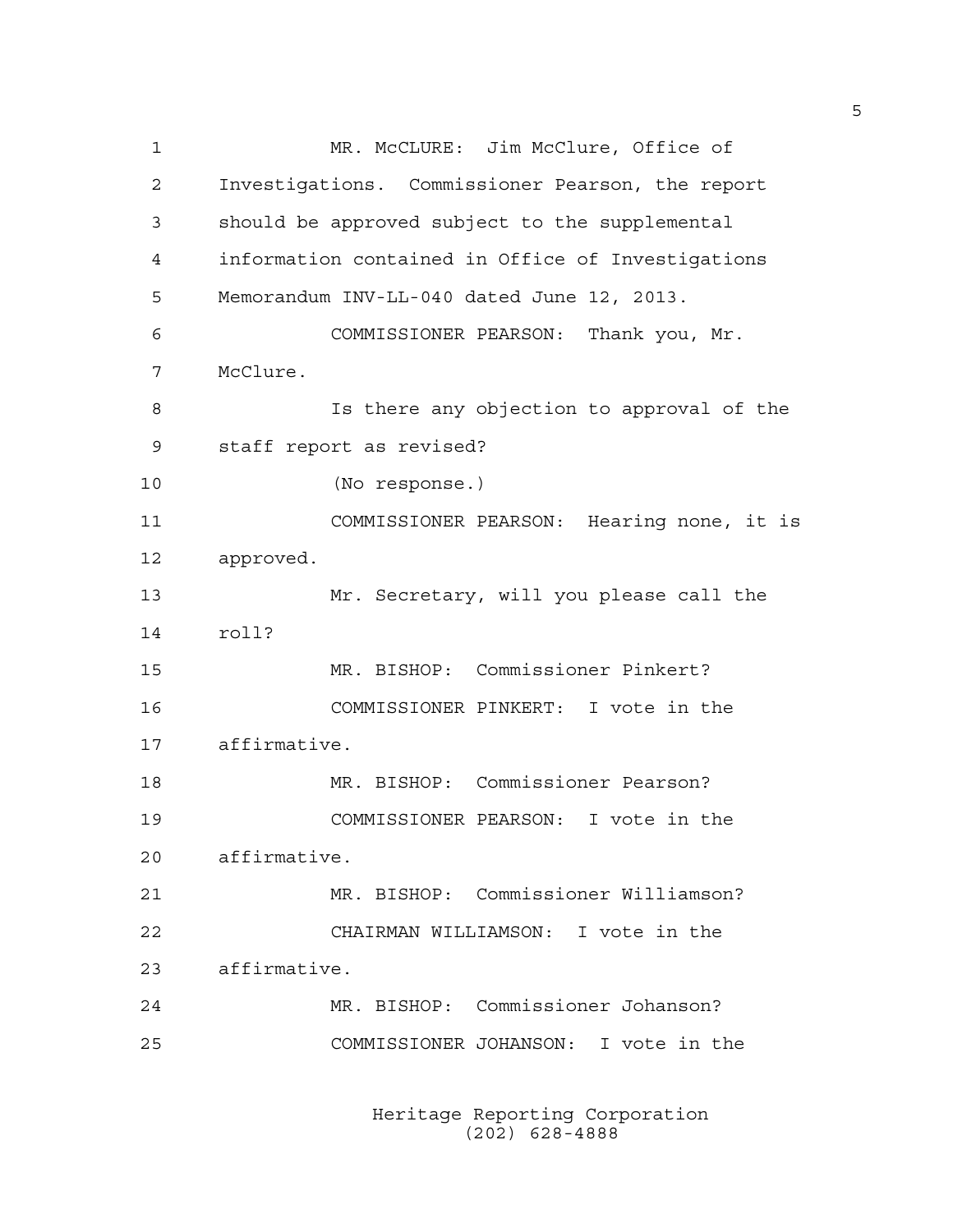1 affirmative.

2 MR. BISHOP: Commissioner Broadbent? 3 COMMISSIONER BROADBENT: I vote in the 4 affirmative. 5 MR. BISHOP: Commissioner Aranoff? 6 COMMISSIONER ARANOFF: I vote in the 7 affirmative. 8 MR. BISHOP: Mr. Chairman, the Commission 9 has reached an affirmative determination. 10 COMMISSIONER PEARSON: Thank you, Mr. 11 Secretary. 12 Further information regarding this 13 determination will be available in the press release. 14 Commissioners' opinions currently are scheduled to be 15 transmitted to the Secretary of Commerce on or before 16 June 28, 2013. 17 Thank you to all staff who participated in 18 this investigation. 19 Seeing that there is no other business 20 before the Commission, this meeting is adjourned. 21 (Whereupon, at 12:14 p.m., the meeting in 22 the above-entitled matter was adjourned.) 23 //  $24 /$ 25 //